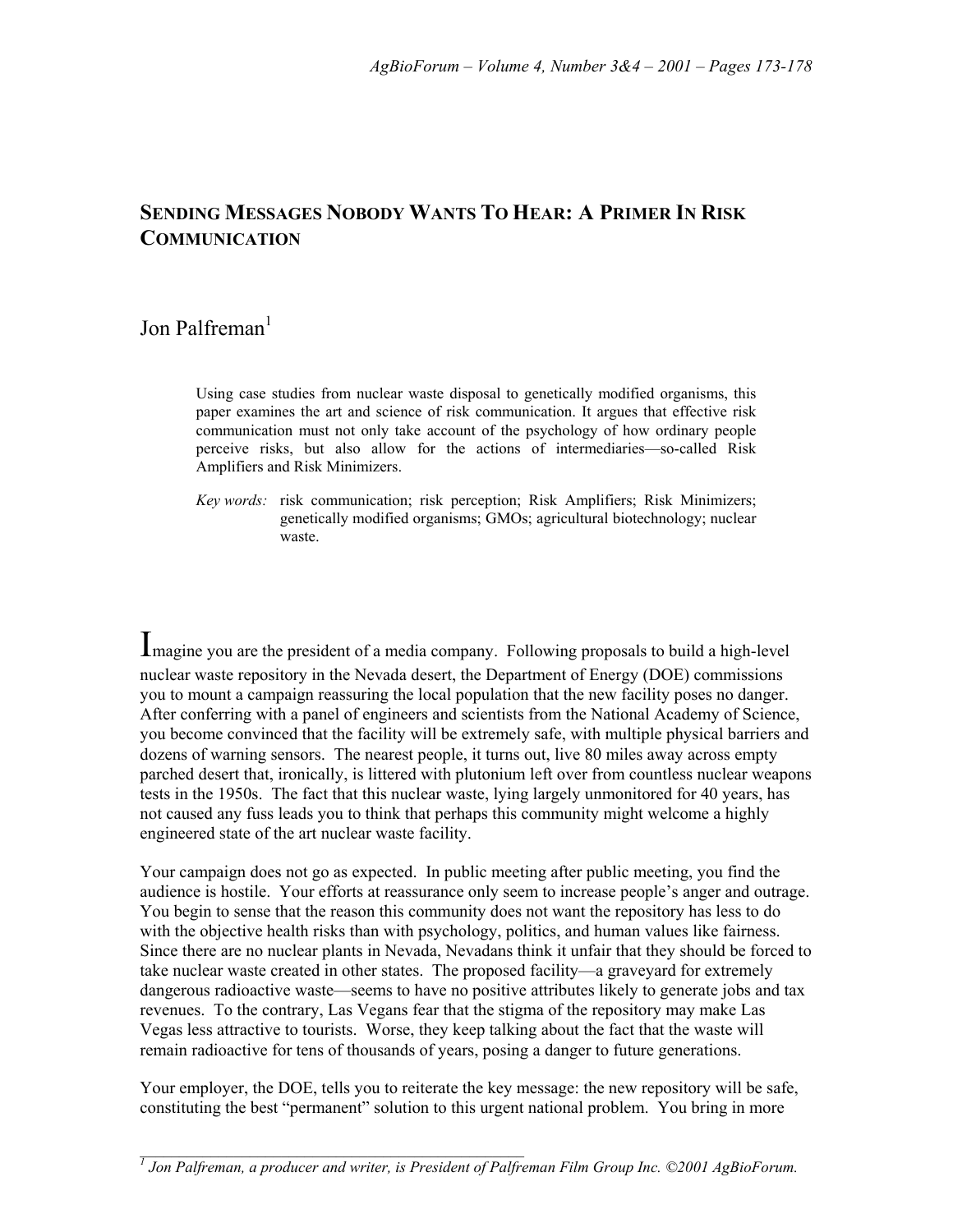scientists—geologists, hydrologists, chemists—and ask them to state categorically that no radiation will escape from this repository and make it through the desert to Las Vegas, not even in 50,000 years. Now your experts become uncomfortable. An awful lot, they protest, can happen in 50,000 years: climate change, altered rainfall patterns, earthquakes. It turns out that a lot of scientific details—such as the speed water travels through certain kinds of rock—are not known very precisely. The experts point out that predicting the state of the repository 50,000 years into the future is probably futile, especially given there are few buildings anywhere in the world that have survived for more than 1,000 years.

Once confident of your facts, you find yourself on the defensive as critics ask you a series of increasingly tricky (and arcane) "What if?" questions. What if there is an earthquake, a terrorist attack, a war? What if civilization suffers a great catastrophe and records are lost? Thousands of years in the future, people stumbling on the facility may not understand 21st Century written English. How, critics ask, will the facility be marked to warn strangers of the dangerous material buried within?

If nothing else, your first foray into the world of risk communication has taught you a simple truth: experts and lay people can end up figuring risks quite differently. Just why should this be so?

## **Perceptions Of Risk**

Social scientists have long been interested in the ways humans perceive risks (Cosmides & Tooby, 1996; Kahneman, Slovic & Tversky, 1982; Slovic, 2000; Slovic, 1997). Their basic theory goes like this. Over tens of thousands of years, human brains evolved short cut methods to quickly size up novel situations in order to avoid dangers and seek rewards. These "heuristics," while once useful for survival, may well prove to be a liability when trying to parse the risks and benefits concealed within modern scientific controversies.

Herein lies the beginning of an answer to why your communications about nuclear waste was so ineffective. Because human brains did not evolve to handle probabilistic reasoning, we are not very good at it. In fact, say these social scientists, our minds do not therefore rank risks by their statistical probability, but instead use the same risk calculus employed by our cave-dwelling ancestors.<sup>1</sup> Here is a summary of what the research finds again and again.

Humans find highly improbable risks with a potential for a cataclysmic disaster (e.g., nuclear accidents, child abduction, plane crashes) much scarier than every day risks with a high probability (e.g., car accidents). We are also much more concerned about risks that are imposed (e.g., nuclear energy, chemical pesticides,) than risks that we enter into voluntarily (e.g., driving, smoking, obesity, bungee jumping). And we feel better if benefits (jobs, community tax revenue, money, opportunity) accompany the risk than when no benefits accrue. The public tends to be much less scared if they trust the regulatory agencies involved rather than mistrust them. An especially powerful variable (one that can turn a controversy on its head) is need. If a particular commodity or service is needed then people are much more "risk tolerant." United States approval ratings for nuclear power changed from 42% in October 1999 to 66% today (Nuclear Energy Institute, 2001), largely, experts believe, due to the energy crunch in some western states. Finally, new, transformative, hyped technologies are much more likely to cause public anxiety than established familiar technologies which have been around for centuries—even if those old industries/practices are inherently more dangerous.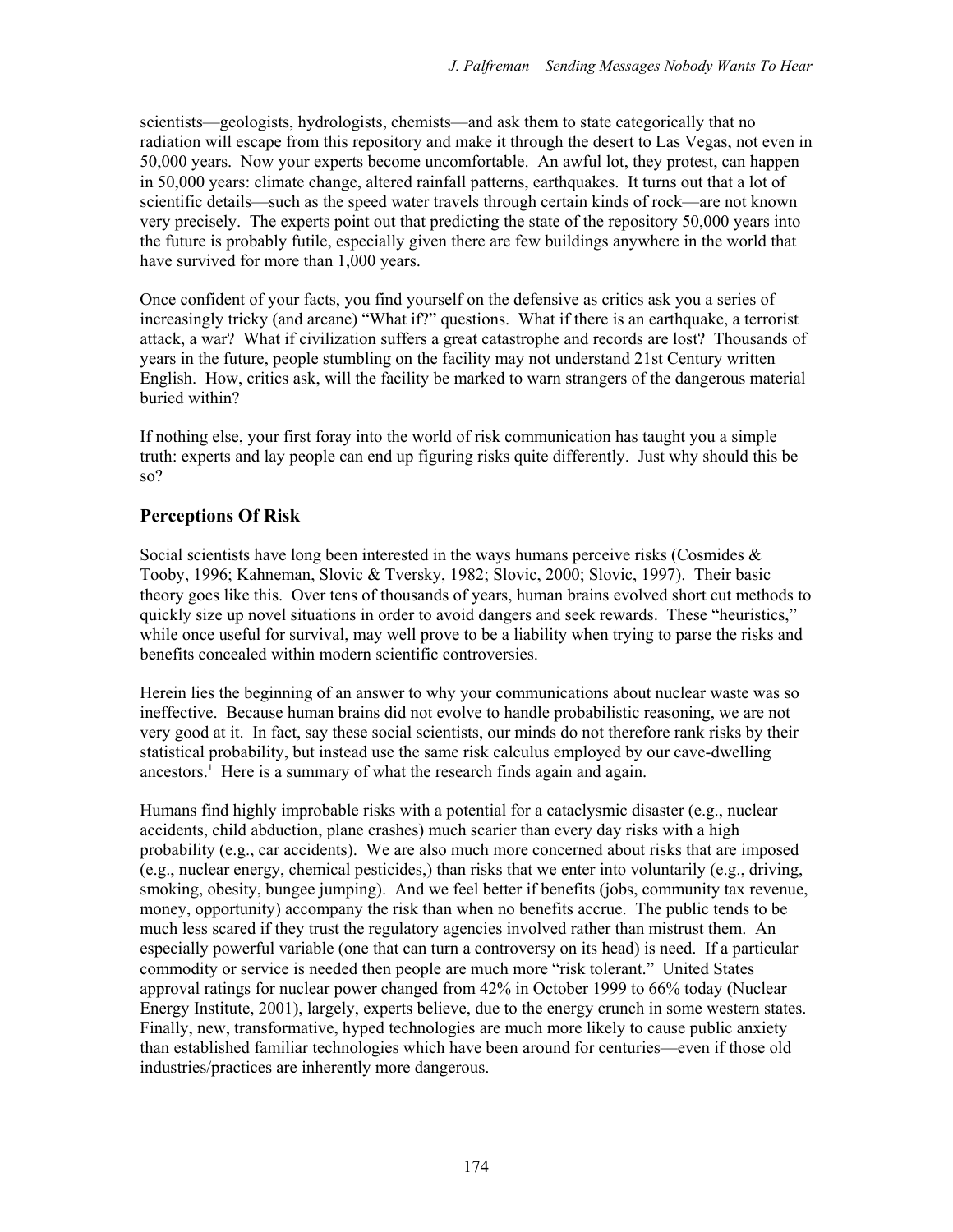As a television producer who needs his audience to pay attention to the salient details of a complex policy debate—such as, for example, the pros and cons of genetically modified organisms—I have come to respect these psychological tendencies. Since these risk determinants are ingrained in all of us, honest risk communicators everywhere have no choice but to deal with them head-on.

#### **Media Matters**

But it gets worse. Risk communicators trying to impart sensible mainstream scientific knowledge typically must compete with other skilled messengers. For once a new "risk" has been identified, groups who have a stake in the controversy may act to amplify or minimize the risk. Interested corporations typically try to play down the risk, while advocacy groups may use their considerable communication skills to try to attract the media, hoping to get a share of the public's attention for their pet issue. These "Risk Amplifiers" know that what attracts journalists and television producers are good "stories" with clearly defined characters, plenty of conflict and emotion, and strong moral issues capable of some resolution.

Despite what is said about corporate influence, at this stage the Risk Amplifiers have a distinct advantage over the "Risk Minimizers." There is a well-documented tendency, termed "reporting bias," whereby investigators report positive risk associations more readily than findings of no risk associations. This is made worse by "publication bias," the preference of journal editors for positive risk association reports over null findings.<sup>2</sup> Once the popular media have become interested in these reports, the perceived risk may be further enhanced by two other effects (Gilovich, 1991). Because journalists are under pressure to tell a story in as simple and dramatic way as possible, they indulge in "sharpening" (using weasel words like "may" and "could" to exaggerate the strength of a finding) and "leveling" (playing down or ignoring the caveats in a report). And superimposed on everything is the "risk ratchet." Hank Jenkins-Smith and colleagues have demonstrated that "good news" and "bad news" do not affect people to the same degree (Jenkins-Smith, 1998). A report that a risk may be "slightly greater than previously thought" is more effective at increasing a risk perception than a report claiming "a risk is slightly less than expected" is at reducing a perception of risk.

But the Amplifiers must be careful not to overstate their case. While characterizing an alleged risk in dramatic and specific terms gets public attention, there is a price to pay if your story does not hold up. The early opponents of silicone breast implants, for example, held that the implants caused autoimmune diseases such as rheumatoid arthritis. When this hypothesis was tested in a series of major studies and found to be incorrect, some plaintiff attorneys and physicians (the main silicone Risk Amplifiers) tried to claim that the implants caused peripheral neurological complaints instead, but it was too late to make the change and keep the attention of the public (Angell, 1997; Palfreman, 1996).

#### **Lessons For Agricultural Biotechnology**

It is time to apply some of this knowledge. Imagine you are back running your media company. Following reports from Europe that consumers are demonstrating against GMOs, a biotech industry organization asks you to come up with a good risk communication strategy in the US. Realizing just how complex a task this is, you decide to study the field extensively.

There appear to be some good signs. First, there is little scientific controversy. To the contrary: virtually all agricultural scientists hold that GM technology is powerful, exciting, and at least as safe as traditional agricultural techniques. Second, people seem to have great confidence and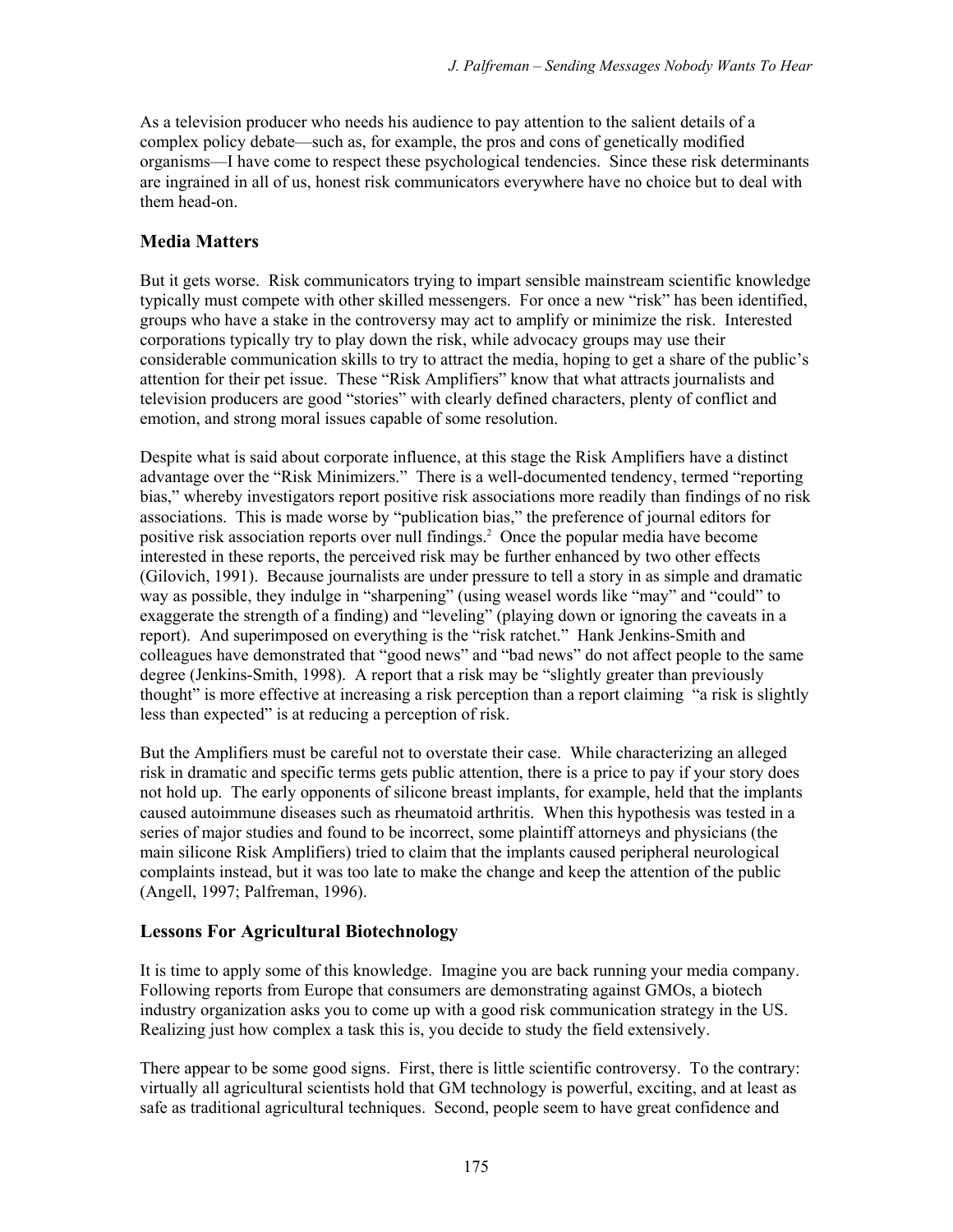trust in the relevant regulatory agencies—the US Department of Agriculture, the Food and Drug Administration, and the Environmental Protection Agency. Third, there are actually some environmental and ethical arguments in favor of these crops: from using fewer pesticides to potentially helping farmers in the developing world to increase yields. Another good sign is that it is hard to think of a GMO-based catastrophic incident like Chernobyl. The main downsides that Greenpeace and other environmental groups are talking about are gene flow and the emergence of resistant pests, arguments that can also be leveled at traditional agriculture.

But you see a few warning signs. Genetically modified organisms have been imposed on American consumers, so any risk will be perceived as involuntary. And, in a country that produces a massive food surplus, it is hard to see a compelling need for GMOs. Also, you see an apparent contradiction in the "narrative" being communicated by agricultural scientists and biotech companies (the Risk Minimizers). On the one hand, they are trumpeting the new cutting edge nature of the technology. But when pressed about risks, the same people stress that agricultural biotechnology is simply a continuation of traditional cross breeding methods used for millennia.

So before going forward you decide this time to set up some focus groups and commission some quantitative opinion research. And you immediately learn something astonishing. When you ask people if they have ever eaten any GM food, most say no. A majority of Americans are very surprised to learn they have been eating GM food—notably foods with GM corn and soy ingredients—for five or six years. And when they find out, they get angry, asking such questions as "Why weren't we told?" and "Why isn't the food labeled?" (Palfreman, 2001).

In the focus group discussions, some individuals start to connect GMOs to recent news reports. A story in which some GM pollen appears to have killed monarch caterpillars appears to concern people, as does a story in which a variety of GM corn approved only for animal consumption has ended up in human food products such as taco shells. Opinion research also reveals that there is a potentially dangerous "yuk" factor lurking in the background. When told that scientists can engineer genes from different species into plants, most people find the concept disquieting. You fear that the image of a fish gene in a tomato will provide powerful ammunition to the Risk Amplifiers, and note that in Europe Greenpeace has cleverly dubbed GMOs "Frankenfood."

You conclude that things are perilous. Any adverse reports about GMOs are likely to be reported, published, and picked up by the popular media, and any perceived risks amplified and ratcheted up. So, what is the best risk communication strategy? You cannot do much about the fact that GMOs are not perceived as necessary. You also feel it might be dangerous for biotech companies to make too much of the fact that GMOs will feed the world, given that most people realize they are, like all private companies, trying to make profits. But one variable appears very promising: choice. The ideal strategy is staring you in the face: labeling!

Risk Amplifiers like Greenpeace had lobbied hard for GM food to have labels, hoping it would drive consumers away, and Risk Minimizers like Monsanto had lobbied hard against labels for the same reason. You suddenly suspect that both sides may have it completely wrong. You instruct the opinion researchers to go back and ask people how the introduction of mandatory food labels would affect their attitudes to GMOs. Would having mandatory labels, which enabled people to choose whether to eat GMOs or to avoid them, increase or decrease their concerns about GMOs? The results are striking. Far from stigmatizing the food, labels eliminate much of the concern American consumers have about GMOs. As Jenkins-Smith says, "The single thing that leads people to support GMOs is the labeling question. If labels were there and people could choose, you get a massive majority in favor of GMOs" (Jenkins-Smith *et al.*, 2001;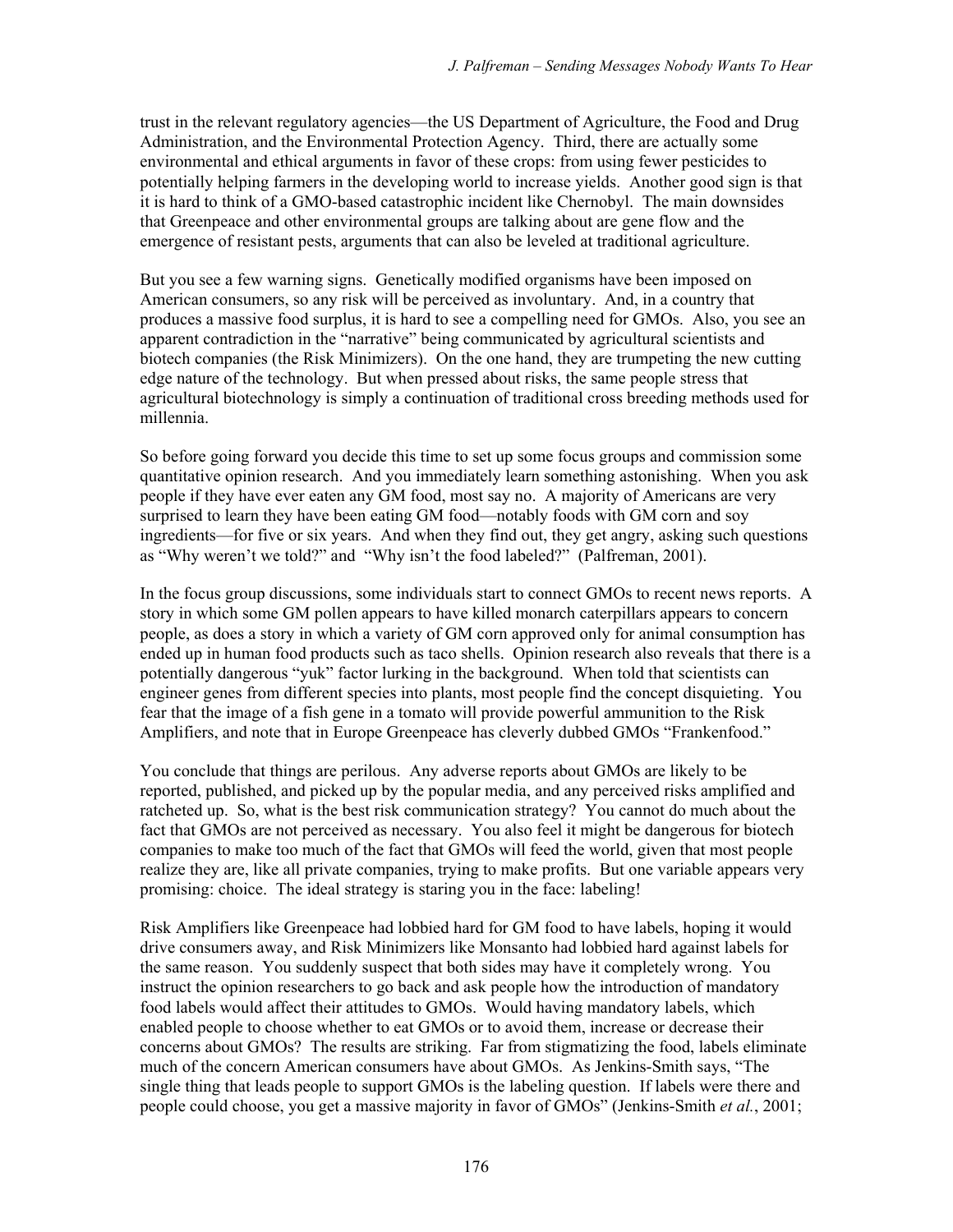Palfreman, 2001). And the theory of risk perception predicts exactly such an effect, because making labels mandatory changes an involuntary risk into a voluntary one. By giving people the ability to choose whether they want to eat GMOs, much of the outrage is removed.

You hand in your report, recommending your employer to lobby the FDA intensively to introduce mandatory labeling. Unfortunately, your advice is too counter-intuitive for your client. The biotech organization fires you and retains another media company instead.

Welcome to the thankless world of risk communication!

## **Endnotes**

- $1$  To be fair, there is some dispute over the precise nature of the perceptual bias. Kahneman, Slovic and Tverskyís (1982) view has been challenged by Cosmides and Tooby (1996) who argue that the "perceptual flaw" is an artifact of forcing subjects to work in Baysian analysis. When permitted to use a "frequentist" approach, they argue, people do much better at statistical inference puzzles.
- <sup>2</sup> Some scientists have even argued for setting up a "Journal of the Null Result" to compensate for the bias in favor of publishing positive findings. After all, approximately 5% of the time, random chance will indicate statistically significant correlations between unrelated variables.

#### **References**

- Angell, M. (1997). Science on trial: The Clash of medical evidence and law in the breast implant case. New York: W.W. Norton.
- Cosmides, L. and Tooby, J. (1996). Are humans good intuitive statisticians after all? Rethinking some conclusions from the literature on judgment under uncertainty. Cognition, 58, 1- 73.
- Gilovich, T. (1991). How we know what isn't so: The Fallibility of human reason in everyday life. New York: Free Press.
- Jenkins-Smith, H. and Silva, C. (1998). The role of risk perception and technical information in scientific debates over nuclear waste storage. Reliability Engineering and System Safety, 59, 107-122.
- Jenkins-Smith, H., Silva, C., Mitchell, N., Whitten, G., and Vedlitz, A. (2001). Fields of dreams or nightmares? Public reactions to GMOs. College Station, TX: Texas A&M University, George H.W. Bush School of Government and Public Affairs Institute for Science, Technology and Public Policy.
- Kahneman, D., Slovic, P., and Tversky, A. (1982). Judgment under uncertainty. Cambridge, UK: Cambridge University Press.

Nuclear Energy Institute. (2001, April). Perspectives on public opinion.